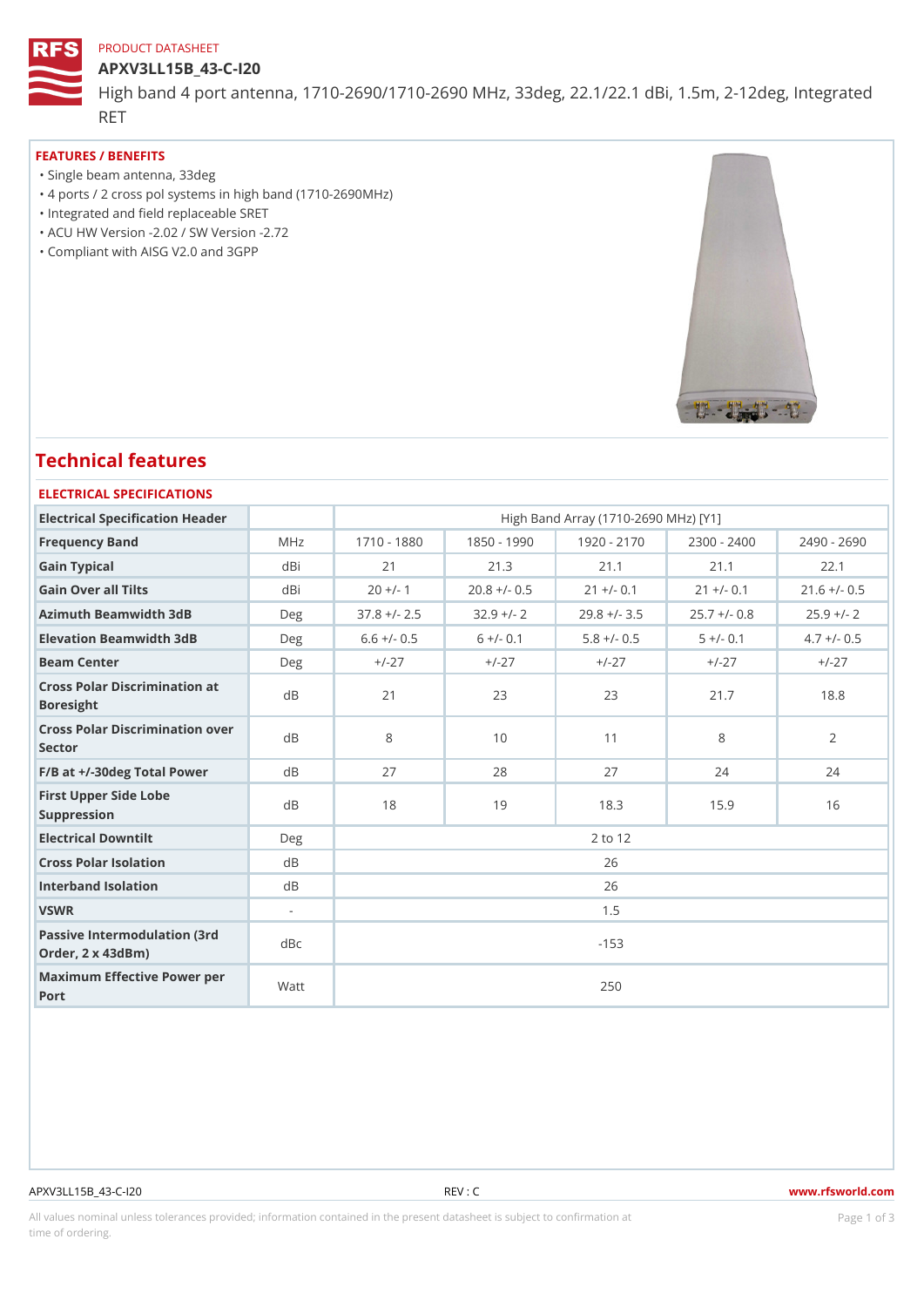## PRODUCT DATASHEET

APXV3LL15B\_43-C-I20

High band 4 port antenna, 1710-2690/1710-2690 MHz, 33deg, 22.1/22.1 RET

| ELECTRICAL SPECIFICATIONS                             |                             |                                                                |                           |                                      |                         |                                                             |  |  |
|-------------------------------------------------------|-----------------------------|----------------------------------------------------------------|---------------------------|--------------------------------------|-------------------------|-------------------------------------------------------------|--|--|
| Electrical Specification Header                       |                             |                                                                |                           | High Band Array (1710-2690 MHz) [Y2] |                         |                                                             |  |  |
| Frequency Band                                        | M H z                       |                                                                |                           |                                      |                         | 1710 - 1830 1850 - 1990 1920 - 2170 2300 - 2400 2490 - 2690 |  |  |
| Gain Typical                                          | dBi                         | $20.9$                                                         | 21.3                      | 21.2                                 | 21.1                    | 22.1                                                        |  |  |
| Gain Over all Tilts                                   | dBi                         | $19.9 +/-$                                                     |                           | $20.8 +/- 0.5$ 21 +/- 0.2            | $21 +/- 0.1$            | $21.6$ +/- 0.5                                              |  |  |
| Azimuth Beamwidth 3dB                                 | Deg                         |                                                                | $37.8$ +/- 2.5 32.9 +/- 2 |                                      | $29.8 +/- 3.5 25.9 +/-$ | $25.9$ +/- 2                                                |  |  |
| Elevation Beamwidth 3dB                               | Deg                         | $6.7$ +/- 0.5                                                  | $6 +/- 0.1$               | $5.9 +/- 0.5$                        | $5 +/- 0.1$             | $4.8 +/- 0.5$                                               |  |  |
| Beam Center                                           | Deg                         | $+/-27$                                                        | $+/-27$                   | $+/-27$                              | $+/-27$                 | $+/-27$                                                     |  |  |
| Cross Polar Discrimination at<br>Boresight            |                             | 20                                                             | 21                        | 20                                   | 20                      | 18                                                          |  |  |
| Cross Polar Discrimination over<br>Sector             |                             | 10                                                             | 10                        | 10                                   | 9                       | 5                                                           |  |  |
| $F/B$ at $+/-30$ deg Total Powerd B                   |                             | 27                                                             | 28                        | 28                                   | 26                      | 23                                                          |  |  |
| First Upper Side Lobe<br>Suppression                  | d B                         | 19                                                             | 19                        | 19                                   | 20                      | 18                                                          |  |  |
| Electrical Downtilt                                   | Deg                         | 2 to 12                                                        |                           |                                      |                         |                                                             |  |  |
| Cross Polar Isolation                                 | d B                         | 26                                                             |                           |                                      |                         |                                                             |  |  |
| Interband Isolation                                   | d B                         | 26                                                             |                           |                                      |                         |                                                             |  |  |
| VSWR                                                  | $\sim$                      | 1.5                                                            |                           |                                      |                         |                                                             |  |  |
| Passive Intermodulation (3rd dBc<br>Order, 2 x 43dBm) |                             | $-153$                                                         |                           |                                      |                         |                                                             |  |  |
| Maximum Effective Power per<br>Port                   |                             | 250                                                            |                           |                                      |                         |                                                             |  |  |
| ELECTRICAL SPECIFICATIONS                             |                             |                                                                |                           |                                      |                         |                                                             |  |  |
| Impedance                                             | $Oh$ m                      | 50                                                             |                           |                                      |                         |                                                             |  |  |
| Polarization                                          | Deg                         | ±45°                                                           |                           |                                      |                         |                                                             |  |  |
| MECHANICAL SPECIFICATIONS                             |                             |                                                                |                           |                                      |                         |                                                             |  |  |
| Dimensions - H x W x D                                | $mm$ (in)                   | 1498 x 499 x 199 (59 x 19.6 x 7.8)                             |                           |                                      |                         |                                                             |  |  |
| Weight (Antenna Only)                                 | kg (lb)                     | 26 (57.3)                                                      |                           |                                      |                         |                                                             |  |  |
| Weight (Mounting Hardware kg (lb)<br>0nly)            |                             | 4.5(9.9)                                                       |                           |                                      |                         |                                                             |  |  |
| Packing size- HxWxD                                   | $mm$ (in)                   | 1785 x 620 x 320 (70.3 x 24.4 x 12.6)                          |                           |                                      |                         |                                                             |  |  |
| Shipping Weight                                       | kg (lb)                     | 38 (83.8)                                                      |                           |                                      |                         |                                                             |  |  |
| Connector type                                        |                             | $4 \times 4.3 - 10$ female/bottom + 2 AISG connectors (1 ma e, |                           |                                      |                         |                                                             |  |  |
| Radome Material / Color                               |                             | Fiberglass / Light Grey RAL7035                                |                           |                                      |                         |                                                             |  |  |
| TESTING AND ENVIRONMENTAL                             |                             |                                                                |                           |                                      |                         |                                                             |  |  |
| Temperature Range                                     | $^{\circ}$ C ( $^{\circ}$ F | $-40$ to 60 ( $-40$ to 140)                                    |                           |                                      |                         |                                                             |  |  |
| Lightning protection                                  |                             | Direct Ground                                                  |                           |                                      |                         |                                                             |  |  |
| Survival/Rated Wind Velocikm/h                        |                             | 200 (150)                                                      |                           |                                      |                         |                                                             |  |  |
| Wind Load @ Rated Wind FroNt                          |                             | 918                                                            |                           |                                      |                         |                                                             |  |  |
| Wind Load @ Rated Wind Sidd                           |                             | 314                                                            |                           |                                      |                         |                                                             |  |  |
| Wind Load @ Rated Wind ReaN                           |                             | 1024                                                           |                           |                                      |                         |                                                             |  |  |
|                                                       |                             |                                                                |                           |                                      |                         |                                                             |  |  |

APXV3LL15B\_43-C-I20 REV : C www.rfsworld.com

All values nominal unless tolerances provided; information contained in the present datasheet is subject to Pcaognéio 2nfirmatio time of ordering.